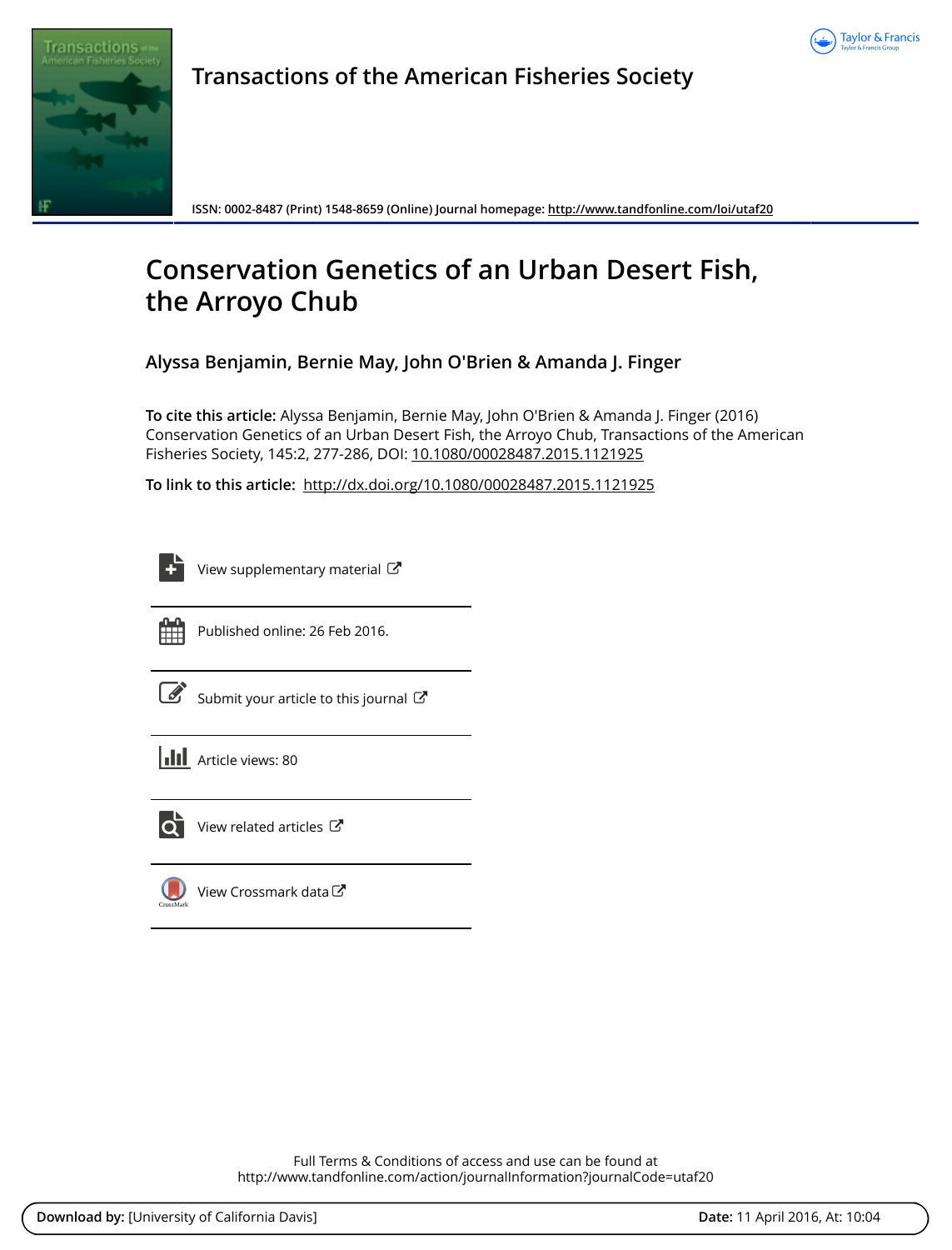# ARTICLE

# Conservation Genetics of an Urban Desert Fish, the Arroyo Chub

# Alyssa Benjamin\* and Bernie May

Genomic Variation Laboratory, Department of Animal Science, University of California–Davis, One Shields Avenue, Davis, California 95616, USA

# John O'Brien

California Department of Fish and Wildlife, South Coast Region, Inland Fisheries Program, 4665 Lampson Avenue, Suite C, Los Alamitos, California 90720, USA

### Amanda J. Finger

Genomic Variation Laboratory, Department of Animal Science, University of California–Davis, One Shields Avenue, Davis, California 95616, USA

#### Abstract

Urbanization, habitat degradation, fragmentation, and invasive species have led to the severe decline or extirpation of many endemic southern California freshwater fish species, including the Arroyo Chub Gila orcuttii, which has declined precipitously in recent years. Classified by the California Department of Fish and Wildlife as a species of high concern, the Arroyo Chub is native to the Los Angeles, San Gabriel, San Luis Rey, Santa Ana, and Santa Margarita rivers and Malibu and San Juan creeks. To examine Arroyo Chub population structure and genetic diversity within the species' native range, we used 10 microsatellite markers to genotype 259 individuals. We observed moderate to high genetic diversity and population differentiation both between and within drainages; Bayesian clustering supported eight distinct clusters of Arroyo Chub corresponding to eight isolated populations. Of these populations, the Big Tujunga Creek population (Los Angeles River) was the least genetically differentiated (genetic differentiation index  $F_{ST} = 0.048$ –0.208) and also had the highest genetic diversity (observed heterozygosity  $H<sub>o</sub> = 0.890$ . Populations in Malibu Creek, Pacoima Canyon (Los Angeles River), and the Santa Margarita River were the most genetically differentiated ( $F_{ST} = 0.163$ –0.400), had the lowest genetic diversity ( $H_o = 0.556$ –0.680), and showed evidence of past bottlenecks. Arroyo Chub at these localities are at risk for continued loss of genetic diversity due to drift and small population sizes; therefore, we suggest that in the event of extirpation, translocations from the most closely related source populations should be considered. However, we recommend that management efforts focus on improving habitat quality and habitat area for Arroyo Chub in order to maximize population genetic diversity and adaptive potential over time.

With the continuing rise in human population density, urbanization poses an increasing threat to the well-being of many ecologically important endemic taxa. Multiple empirical studies have documented the anthropogenic factors leading to habitat loss and fragmentation, which in turn cause reductions in biodiversity (Fahrig 2003; Vörösmarty et al. 2010).

However, maintaining biodiversity is essential to protecting both the functionality and the productivity of ecosystems (Hedrick and Miller 1992). With regard to species in highly urbanized environments, genetic surveys provide useful insights for management and conservation efforts. For instance, urbanization has been shown to reduce genetic

<sup>\*</sup>Corresponding author: abenjamin@ucdavis.edu

Received July 10, 2015; accepted November 16, 2015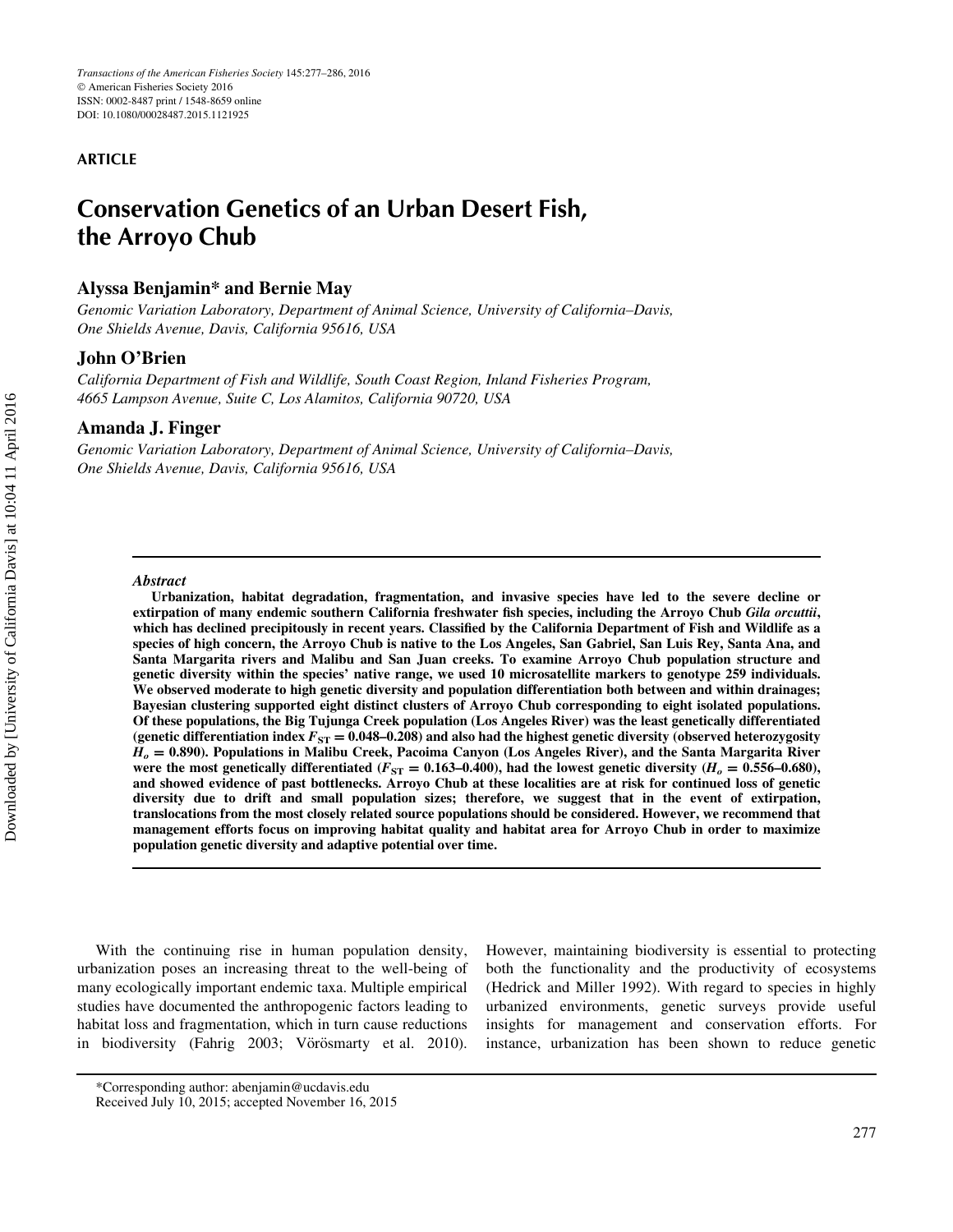variation and impact gene flow in a number of aquatic vertebrate species (Bessert and Orti 2008; Kobayashi et al. 2013; Munshi-South et al. 2013; Emel and Storfer 2015). By elucidating population structure and identifying populations with reduced genetic diversity, managers can determine the localities where populations (1) are in greatest need of conservation efforts or (2) have experienced bottlenecks or inbreeding (Frankham et al. 2010). Populations that have undergone bottlenecks and that have low effective population sizes  $(N_e)$  are more likely to experience genetic drift, causing further reduction in genetic diversity and possibly reducing evolutionary potential (Moritz 1999). As a result, such populations are candidates for increased management efforts, including habitat restoration, the designation of evolutionarily significant units or management units, the removal of nonnative species and hybrids, and reintroductions or translocations; genetic monitoring is often used to evaluate the effects of these actions on genetic diversity (Moritz 1994, 1999; Schwartz et al. 2006; Van Doornik et al. 2011; Osborne et al. 2012).

One fish species that is in need of genetic analysis is the Arroyo Chub Gila orcuttii (Eigenmann and Eigenmann 1890), a once-common cyprinid that over the past decade has declined in many portions of its native range, which encompasses coastal streams of southern California (J. O'Brien, personal observation). Due to stressors related to urbanization and interactions with nonnative species, the California Department of Fish and Wildlife (CDFW) classifies the Arroyo Chub as a "species of high concern"; this status rating is assigned to taxa with a high risk of becoming a critical concern due to significantly reduced range, significantly reduced abundance, and projected vulnerability over the short term (<10 generations; Moyle et al. 2015). Despite the Arroyo Chub's decline, it only qualifies for listing as a "species of moderate concern" when its entire range is considered, as Arroyo Chub also thrive in the Santa Ynez, Santa Maria, Cuyama, Santa Clara, and Mojave River systems and other small coastal streams—waters that are outside the species' native range (Moyle et al. 2015). However, because introduced Arroyo Chub are known to hybridize with other cyprinids, introduced populations may be introgressed; without thorough genetic analysis, fish from such populations would be unacceptable for use in translocations or reintroduction to the native range (Hubbs and Miller 1943; Greenfield and Deckert 1973; Swift et al. 1993; Moyle et al. 1995).

Preservation of the Arroyo Chub requires an understanding of threats that are present in the native range, which includes the Los Angeles, San Gabriel, San Luis Rey, Santa Ana, and Santa Margarita rivers and Malibu and San Juan creeks (Wells and Diana 1975). Because the species' native range overlaps with the greater Los Angeles area—a region with one of the greatest human population densities in North America—the Arroyo Chub faces habitat degradation and fragmentation resulting from the dramatic increase in urbanization over the past century. In these areas, human development has nearly eliminated the lower-gradient streams that provide ideal habitat for Arroyo Chub, as most of these streams have been channelized, dammed, diverted, and otherwise degraded (Moyle et al. 2015). The present-day population structure of Arroyo Chub is likely affected by (1) these watercourse alterations, which reduce connectivity between native watersheds by preventing the floods that historically provided such connection; and (2) dams, which fragment populations within a given watershed. Dams are known to alter flows, impair sediment recruitment, and create barriers that prevent genetic exchange between chub populations; dams have been linked to reduced diversity in other fish species as well (Bessert and Orti 2008; Liermann et al. 2012; Moyle et al. 2015). Human modification of watercourses via logging, mining, flood control, and water storage projects has drastically changed the character of streams, and the recent drought in California has continued to reduce the amount of available habitat (Swift et al. 1993).

The combined negative effects of invasive species and habitat loss, degradation, and fragmentation have substantially reduced Arroyo Chub populations, highlighting the need for genetic analysis. We used microsatellite data from Arroyo Chub populations across the species' native range to analyze population structure and genetic diversity, examine potential barriers to dispersal, and determine the number of distinct populations that could serve as management units. We recommend appropriate conservation management strategies and discuss source populations that could be used for translocations.

#### METHODS

Sample collection.—Samples were collected from 25–66 Arroyo Chub within each of six native drainages (sampling efforts were unsuccessful in the seventh drainage, the San Luis Rey River): Malibu Creek (MC), Los Angeles River (LA), San Gabriel River (SG), Santa Ana River (SA), San Juan Creek (SJ), and Santa Margarita River (SM; Table 1; Figure 1). Arroyo Chub were captured by use of backpack electrofishing, seining, and dipnetting. The fish were collected whole, or the upper caudal fin was clipped and stored in a 2-mL microcentrifuge tube containing a 95% solution of ethanol. Whole genomic DNA was extracted from each fish by using Qiagen DNeasy Blood and Tissue Kits (Qiagen, Valencia, California) in accordance with the manufacturer's protocols.

Microsatellite genotyping.—Using previously published procedures, we genotyped each Arroyo Chub at 10 microsatellite loci: Pmac01, Pmac04, Pmac15, Pmac21, Pmac24, Pmac29, and Pmac32 (Mahardja et al. 2012); Cyp-G3 and Cyp-G48 (Baerwald and May 2004); and Gbi-G13 (Meredith and May 2002). For genotyping,  $2 \mu L$  of PCR product were added to  $0.28$   $\mu$ L of Applied Biosystems, Inc. (ABI), GeneScan 500 LIZ size standard and  $8.72 \mu L$  of Hi-Di formamide (Life Technologies [LT], Carlsbad, California) in individual wells on a 96-well plate. Samples were denatured at  $95^{\circ}$ C for 3 min and then were electrophoresed on an ABI 3730XL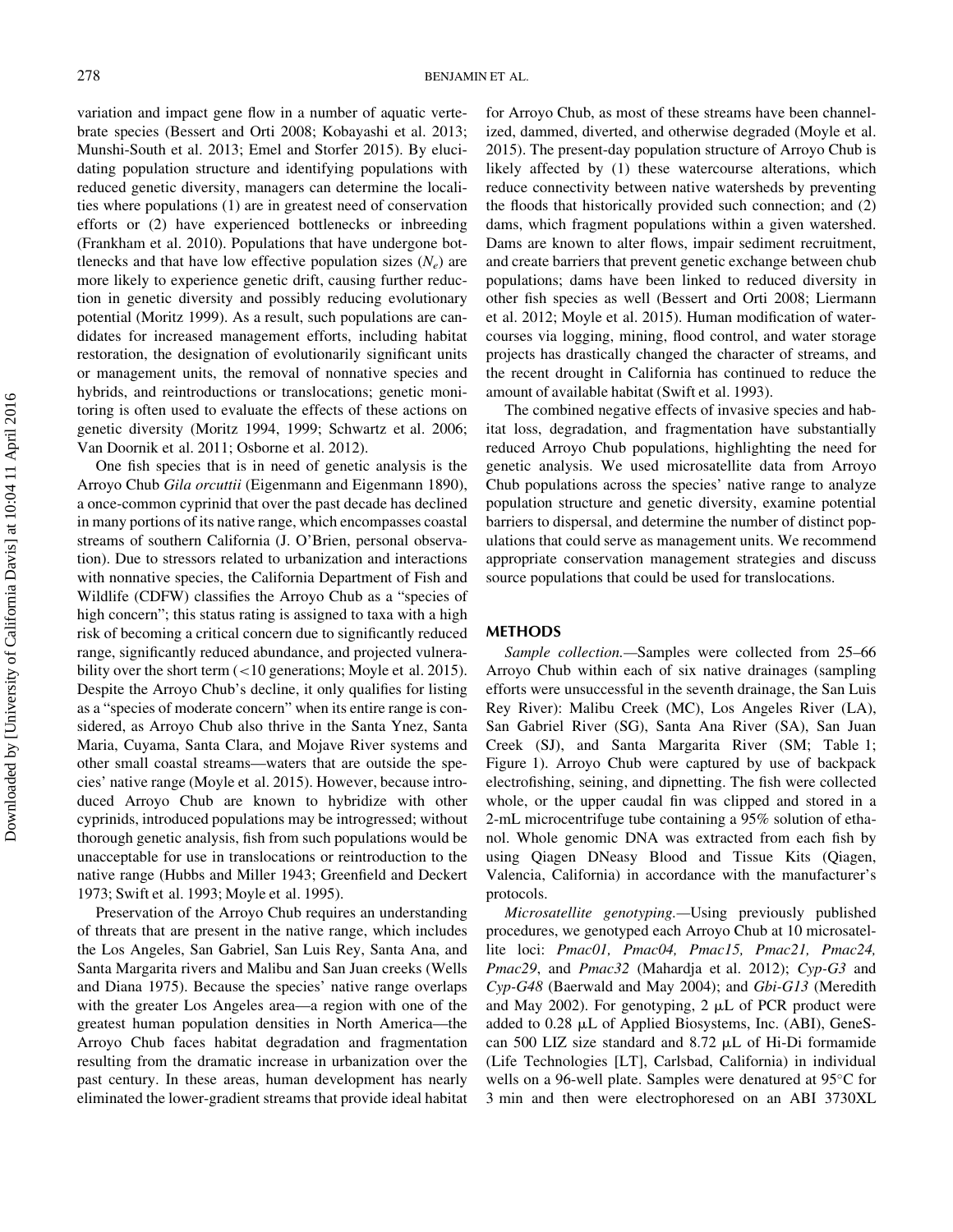| Watershed                  | Collection site              | <b>GPS</b> coordinates | Year | N              |
|----------------------------|------------------------------|------------------------|------|----------------|
| Malibu Creek (MC)          | Las Virgenes Creek           | $34.09680, -118.72845$ | 2013 | 19             |
|                            | Above Serra Road Bridge      | $34.04722, -118.68972$ | 2012 | 5              |
|                            | Above Rindge Dam             | $34.07640, -118.70230$ | 2012 | 11             |
|                            | Near Cross Creek Road Bridge | $34.04539, -118.68703$ | 2013 | 7              |
| Los Angeles River (LA)     | Pacoima Canyon (PC)          | $34.34541, -118.35827$ | 2013 | 20             |
|                            | Big Tujunga Creek (BTC)      | $34.29451, -118.24232$ | 2013 | 20             |
|                            |                              | $34.30181, -118.25575$ | 2012 | 20             |
| San Gabriel River (SG)     | West Fork (WF)               | $34.24319, -117.87497$ | 2013 | 24             |
|                            |                              | $34.24317, -117.92865$ | 2013 | $\overline{2}$ |
|                            | Walnut Creek (WC)            | $34.08722, -117.84511$ | 2013 | 40             |
| Santa Ana River (SA)       | Santa Ana River              | $34.03594, -117.35670$ | 2013 | 40             |
| San Juan Creek (SJ)        | Bell Canyon-Starr Ranch      | $33.63169, -117.55531$ | 2013 | 24             |
|                            | Hot Springs Creek            | $33.60814, -117.51082$ | 2013 |                |
| Santa Margarita River (SM) | Temecula Creek               | $33.43408, -116.85529$ | 2013 | 26             |
| Total N                    |                              |                        |      | 259            |

TABLE 1. List of California watersheds, sample collection sites, GPS coordinates, collection year, and number of Arroyo Chub (N) that were sampled at each site.



FIGURE 1. Map of southern California, depicting the major rivers in the Arroyo Chub's native range, watershed boundaries (eight-digit hydrologic unit data set; U.S. Geological Survey), sampling locations, and major dams (1 = Rindge Dam; 2 = Pacoima Dam; 3 = Hansen Dam; 4 = Big Tujunga Dam; 5 = Cogswell Dam; 6 = San Gabriel Dam; 7 = Morris Dam; 8 = Santa Fe Dam; 9 = Seven Oaks Dam; 10 = Prado Dam). Location codes are defined in Table 1.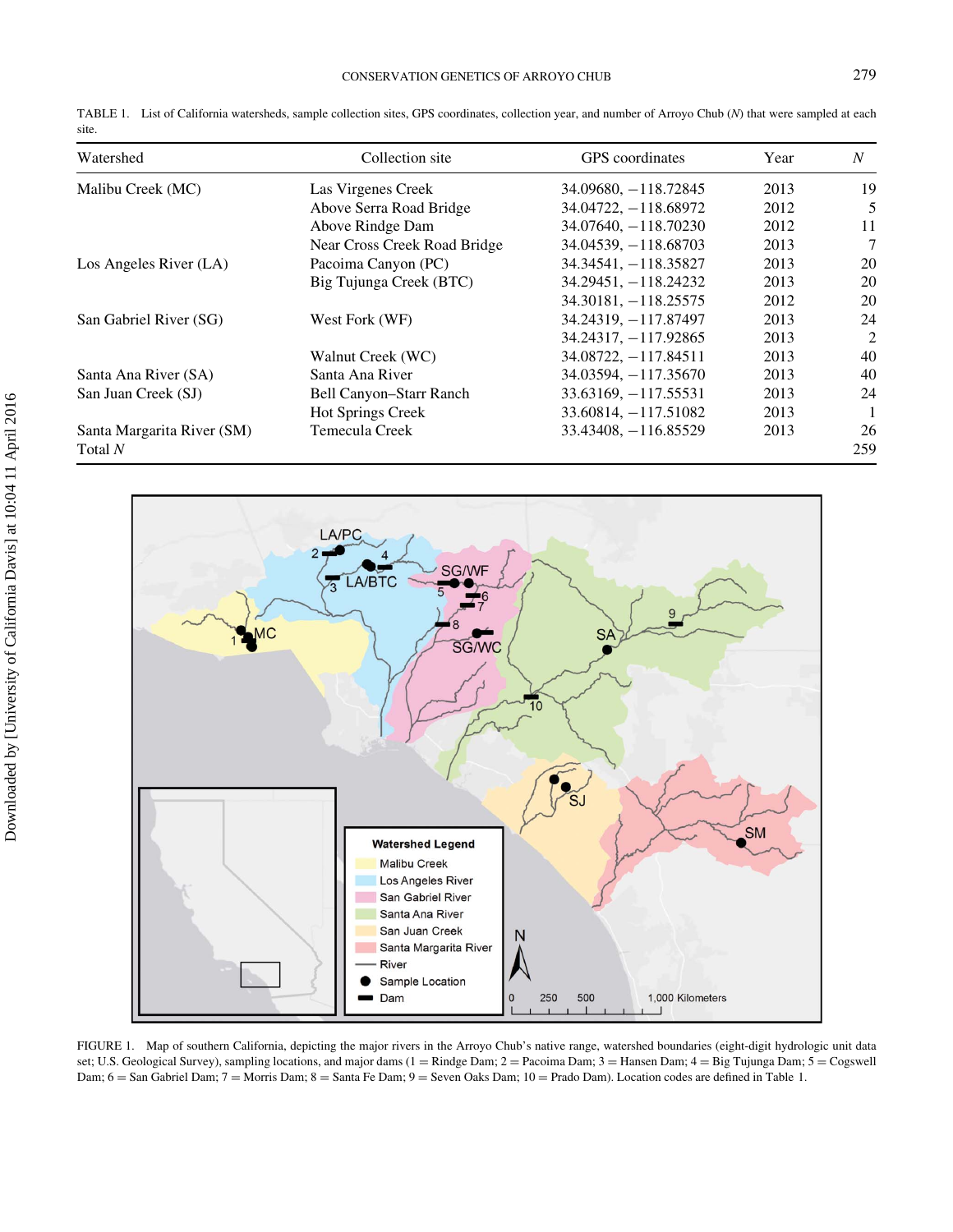DNA Analyzer (LT). The resulting peaks were analyzed using GENEMAPPER version 4.0 (LT). Electropherograms were inspected twice to confirm allele sizes; individuals that were run on multiple plates had consistent scores across the different runs. Samples with poor genotypic quality (<70% of the genotypic data) were discarded from further analysis. We used MICRO-CHECKER version 2.2.3 (Van Oosterhout et al. 2004) to detect abnormal values in genotypic data, as such values potentially resulted from stuttering or the presence of null alleles (indicated by significant homozygote excess).

Population structure.—We used STRUCTURE version 2.3.3 (Pritchard et al. 2000) to determine the optimal number of clusters  $(K)$  and to assign individual Arroyo Chub to groups. For each K-value from 1 to 10, we ran three iterations with a 100,000-replicate burn-in period and 1,000,000 Markov chain–Monte Carlo replications. To determine the optimal value of K, STRUCTURE HARVESTER (Earl and vonHoldt 2012) was used to calculate  $\Delta K$  (Evanno et al. 2005). The software CLUMPP (Jakobsson and Rosenberg 2007) and the Greedy  $K$  algorithm were employed to test for multimodality; the three STRUCTURE outputs for optimal  $K$  were compiled for graphical representation via the program DISTRUCT (Rosenberg 2004). The program GENETIX (Belkhir et al. 2003) was used to develop a graphical representation of genetic divergence through factorial correspondence analysis.

Genetic diversity.—Samples from each locality were analyzed to assess genetic diversity, estimate  $N_e$ , and detect bottlenecks. We tested for departures from Hardy–Weinberg equilibrium (HWE) and linkage disequilibrium (LD) by using GENEPOP version 4.2 (Raymond and Rousset 1995). A sequential Bonferroni correction ( $\alpha = 0.05$ ) was applied to detect the significance of HWE and LD results. The number of private alleles  $(N_P)$ , allelic frequencies, observed heterozygosity  $(H<sub>o</sub>)$ , and expected heterozygosity  $(H<sub>e</sub>)$  were calculated by using GenAlEx version 6.5 (Peakall and Smouse 2006, 2012). We used HP-RARE (Kalinowski 2005) to calculate allelic richness  $(A_r)$  and private allelic richness  $(A_p)$ ; these genetic diversity measures use rarefaction to correct for the increased likelihood of detecting rare alleles in larger sample sizes (Kalinowski 2004). Values of  $A_r$  and  $A_p$  were calculated based on the minimum number of genomic copies (i.e.,  $N = 32$ ) found for any locus. Pairwise values of the genetic differentiation index  $F_{ST}$  were calculated using FSTAT version 2.9.3.2 (Goudet 1995), and P-values were obtained after 560 permutations. A Bonferroni correction to the  $\alpha$  value (0.05) was used to determine the significance of  $F_{ST}$  values.

Population bottlenecks and effective population size.—We used two tests to detect population bottlenecks: (1) Wilcoxon's signed rank test for excess heterozygosity  $(H_k;$  Cornuet and Luikart 1996) was conducted with BOTTLENECK version 1.2.02 (Piry et al. 1999); and (2) the M-ratio test (Garza and Williamson 2001) was implemented in the program M\_P\_Val (National Oceanic and Atmospheric Administration–Fisheries; swfsc. noaa.gov/textblock.aspx?Division=FED&id=3298). First, to

detect the probability of a more recent population bottleneck, the  $H_k$  test was performed by using Wilcoxon's two-tailed test for heterozygote excess or heterozygote deficiency with 5,000 replications. Two microsatellite mutation models were applied: the stepwise mutation model (SMM) and the two-phase model (TPM; Di Rienzo et al. 1994). The TPM parameters were 12% variance, 95% stepwise mutations, and 5% non-stepwise mutations, as recommended by Piry et al. (1999). Second, we calculated the *M*-ratio as the mean ratio of the number of alleles  $(k)$ over the range  $(r)$  of allele sizes (base pairs). A smaller-thanexpected M-ratio indicates that a population likely has experienced a severe genetic bottleneck (Garza and Williamson 2001). Calculation of M was based on the following parameters (recommended by Garza and Williamson 2001): the proportion of one-step mutations  $(p_s)$  was 0.9; the average size of non-onestep mutations (delta<sub>g</sub>) was 3.5; and  $\theta = 4N_{e\mu}$  (where  $N_e =$ effective population size and  $\mu$  = mutation rate) was 10.

We calculated  $N_e$  by using the program N<sub>e</sub>Estimator version 2.01 (Do et al. 2014) and implementing the LD method (Waples and Do 2008), which assumes random mating. We used a  $P_{critical}$  of 0.02 for populations with sample sizes greater than 25 and a  $P_{critical}$  of 0.03 when sample size was 25 or lower.

#### RESULTS

MICRO-CHECKER detected possible null alleles at Pmac24 in the LA/Pacoima Canyon and SJ samples; Pmac01 in the SG/ Walnut Creek samples; *Pmac29* in the SG/West Fork samples; Pmac04 in the SA samples; and Pmac32 in the SM samples. The MC, LA/Big Tujunga Creek, and SA populations exhibited significant deviations from HWE expectations ( $P \leq 0.05$ ). In the MC population, only Pmac01 significantly deviated from HWE  $(P < 0.05)$ , and the deviation remained significant after Bonferroni correction ( $\alpha = 0.05$ ). For the LA/Big Tujunga Creek population, Pmac01 and Pmac24 were the only loci that showed significant deviations from HWE ( $P < 0.05$ ); after sequential Bonferroni adjustment ( $\alpha = 0.05$ ), only *Pmac01* remained significant. In the SA samples, three loci (Pmac04, Pmac21, and Pmac24) were identified as deviating from HWE ( $P < 0.05$ ); however, only Pmac04 showed significant deviation after Bonferroni correction  $(\alpha = 0.05)$ . Out of 360 tests for LD, 19 locus pairs were detected as demonstrating significant LD ( $P < 0.05$ ); after the Bonferroni correction was applied, only six locus pairs remained significant (Pmac15–Pmac32 for LA/Pacoima Canyon; Pmac15–Pmac04 and Pmac29–Pmac24 for LA/Big Tujunga Creek; Cyp-G3–Gbi-G13 for SG/West Fork; and Pmac01–Gbi-G13 and Pmac32–Gbi-G13 for SJ). Because deviations from HWE or LD showed no consistent pattern across populations or loci, all loci were retained for further analysis.

#### Population Structure

Based on STRUCTURE analysis, the optimal K-value was 8, reflecting the following independent clusters: (1) MC, (2)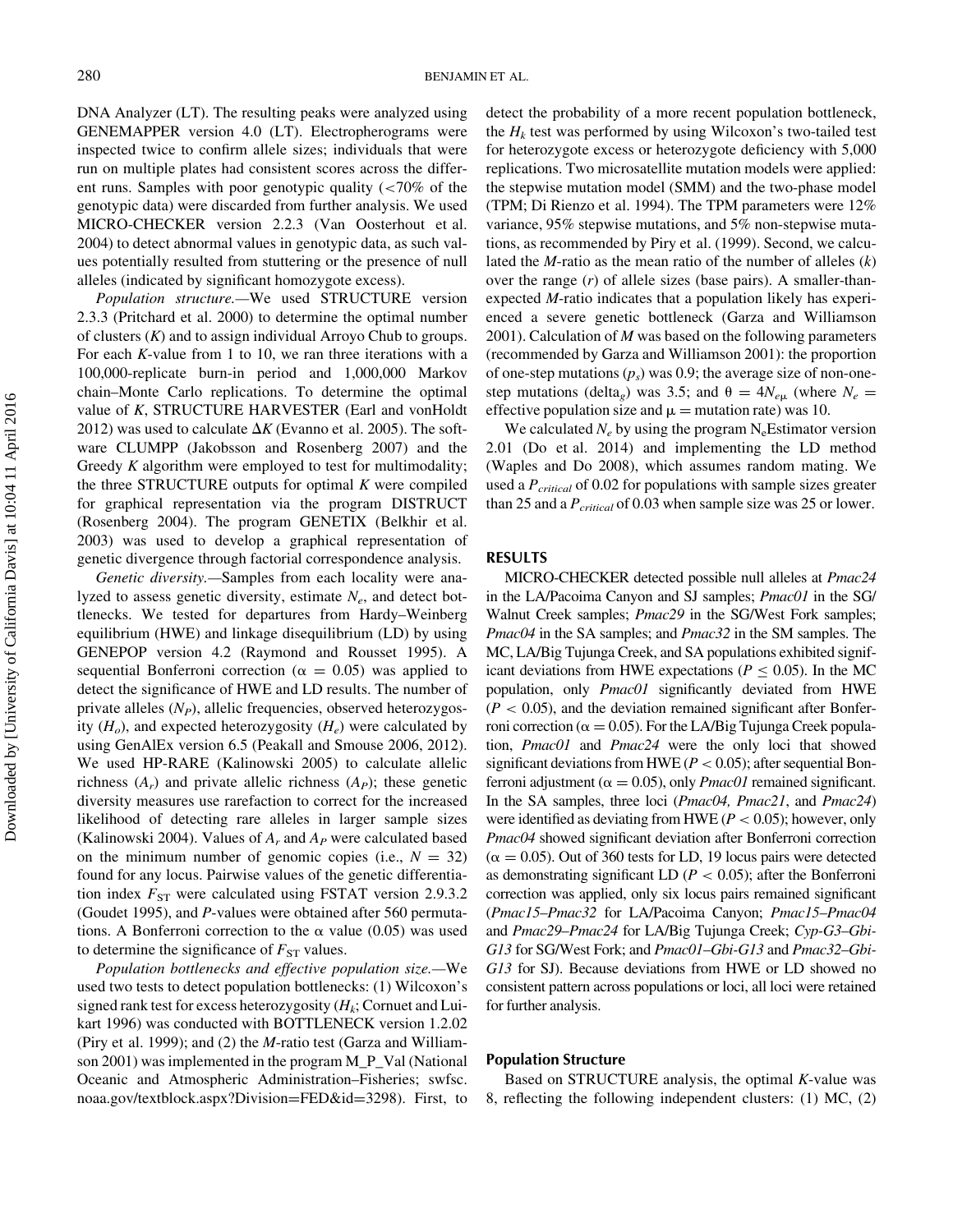

FIGURE 2. DISTRUCT bar plot with eight clusters  $(K = 8)$ , showing Arroyo Chub population substructure among sampling sites (MC = Malibu Creek; LA/PC = Los Angeles River/Pacoima Canyon; LA/BTC = Los Angeles River/Big Tujunga Creek; SG/WF = San Gabriel River/West Fork; SG/WC = San Gabriel River/Walnut Creek; SA = Santa Ana River; SJ = San Juan Creek; SM = Santa Margarita River). Each vertical bar represents a single individual while the height of a color indicates probability of assignment to that cluster.

LA/Pacoima Canyon, (3) LA/Big Tujunga Creek, (4) SG/West Fork, (5) SG/Walnut Creek, (6) SA, (7) SJ, and (8) SM (Figure 2). The factorial correspondence analysis revealed a central cluster of more genetically similar populations (Figure 3). Arroyo Chub from the more central localities (LA/ Big Tujunga Creek, SG/West Fork, SG/Walnut Creek, SA, and SJ) clustered more closely together, whereas fish from MC, LA/Pacoima Canyon, and SM exhibited greater separation from this central cluster.

Pairwise  $F_{ST}$  values ranged from 0.048 to 0.400 (Table 2), and all values were significant after correction for multiple tests  $(P < 0.002)$ . Samples from LA/Pacoima Canyon and SM showed the greatest genetic differentiation, but the  $F_{ST}$  values for LA/Pacoima Canyon–MC and for MC–SM indicated that those pairs of populations were also quite distinct  $(F_{ST} > 0.300;$  Table 2). Populations in SA and LA/Big Tujunga Creek were the least differentiated ( $F_{ST} = 0.048$ ; Table 2).

Pairwise  $F_{ST}$  values between the central populations (LA/Big Tujunga Creek, SG/West Fork, SG/Walnut Creek, SA, and SJ) were lower than values for the edge groups but still indicated significant differentiation ( $F_{ST}$  < 0.110; Table 2).

# Genetic Diversity

The average number of alleles per locus  $(N_A)$  ranged from 3.80 to 15.10, and the average  $N_A$  across all populations was 9.86 (Table 3). Pmac01 was monomorphic in the LA/Pacoima Canyon samples. Values of  $H_e$  ranged from 0.543 to 0.890, and  $H_o$  ranged from 0.556 to 0.890 (Table 3). The LA/ Pacoima Canyon and SM populations had the lowest heterozygosity, whereas the LA/Big Tujunga Creek population exhibited the highest levels of heterozygosity ( $H_o$  and  $H_e = 0.890$ ). The average  $N_P$  was 6.25 (Table 3). The MC and SA populations showed the highest  $N_P$  (12 in each case). In contrast,



FIGURE 3. Orthogonal plot illustrating factorial correspondence analysis of individual Arroyo Chub (as implemented in GENETIX), with fish grouped in the populations identified by STRUCTURE analysis. The three principal axes explain the degree of genetic variation between individuals. Each square represents an individual from a particular site: Malibu Creek (MC; yellow), Los Angeles River/Pacoima Canyon (LA/PC; blue), Los Angeles River/Big Tujunga Creek (LA/ BTC; white), San Gabriel River/West Fork (SG/WF; gray), San Gabriel River/Walnut Creek (SG/WC; fuchsia), Santa Ana River (SA; teal), San Juan Creek (SJ; navy), and Santa Margarita River (SM; maroon).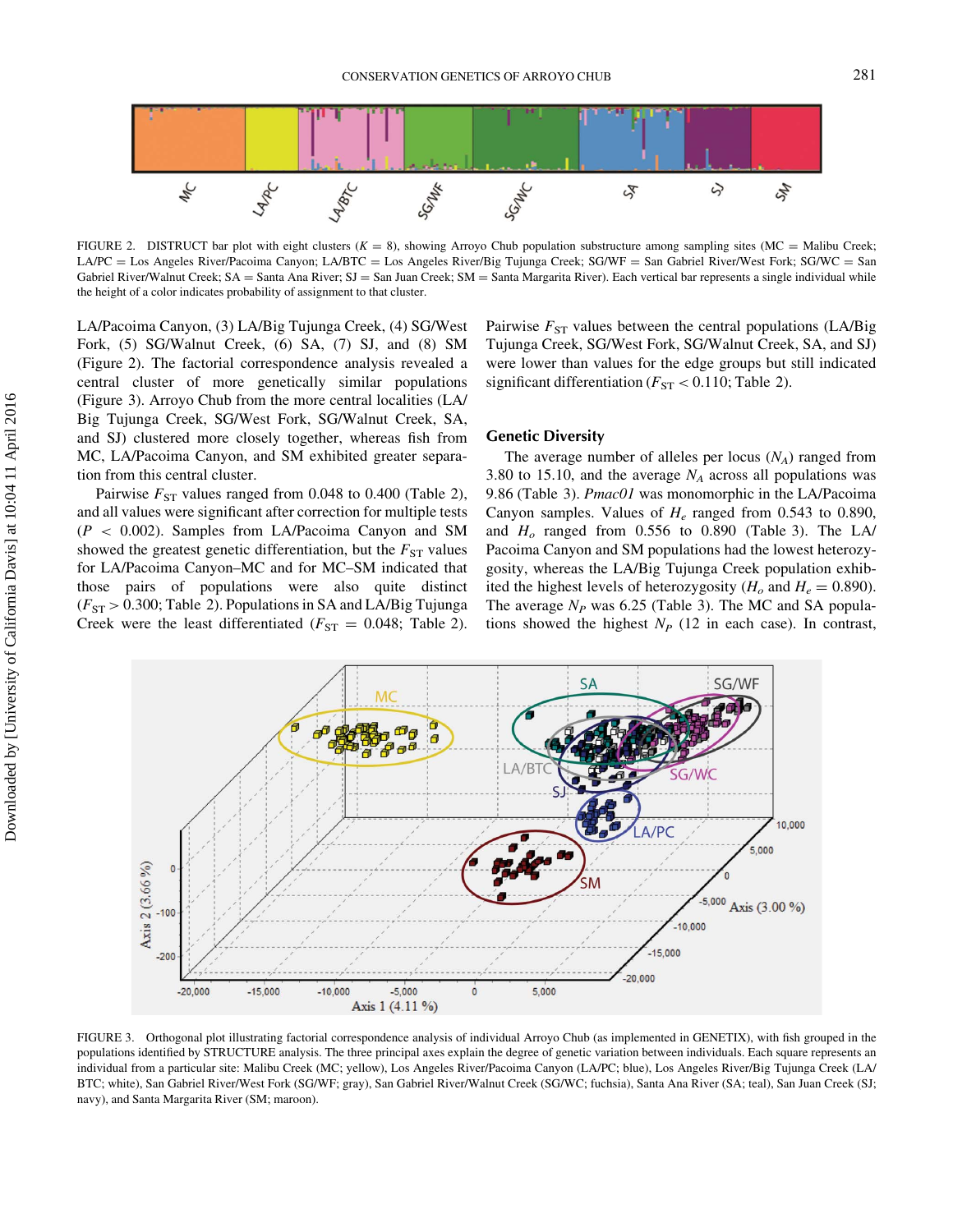| Location  | <b>MC</b> | LA/PC | LA/BTC | SG/WF | SG/WC | <b>SA</b> | <b>SJ</b> |
|-----------|-----------|-------|--------|-------|-------|-----------|-----------|
| MC        |           |       |        |       |       |           |           |
| LA/PC     | 0.354     |       |        |       |       |           |           |
| LA/BTC    | 0.167     | 0.188 |        |       |       |           |           |
| SG/WF     | 0.217     | 0.246 | 0.068  |       |       |           |           |
| SG/WC     | 0.217     | 0.235 | 0.064  | 0.070 |       |           |           |
| <b>SA</b> | 0.163     | 0.223 | 0.048  | 0.071 | 0.086 |           |           |
| SJ        | 0.189     | 0.246 | 0.058  | 0.101 | 0.073 | 0.073     |           |
| <b>SM</b> | 0.302     | 0.400 | 0.208  | 0.238 | 0.238 | 0.215     | 0.199     |

TABLE 2. Pairwise values of the genetic differentiation index  $F_{ST}$  calculated for Arroyo Chub populations. All  $F_{ST}$  values presented here are significant (P < 0.002 with Bonferroni correction for multiple tests). Collection site codes are defined in Table 1.

only one private allele was detected in the LA/Pacoima Canyon population, and no private alleles were found in the SM samples. See Supplementary Table S.1 (available in the online version of this paper) for allele frequencies at each locus.

# Population Bottlenecks and Effective Population Size

Under both the TPM and SMM models, the  $H_k$  test indicated that the MC population underwent a bottleneck (TPM:  $P = 0.002$ ; SMM:  $P = 0.001$ ; Table 4). Additionally, the SG/ Walnut Creek and SA populations showed evidence of bottlenecks under the SMM model ( $P = 0.014$ ) but not under the TPM model. The M-ratio test provided evidence for bottlenecks in the following populations: LA/Pacoima Canyon ( $P <$ 0.001), SG/West Fork ( $P < 0.001$ ), SG/Walnut Creek ( $P =$ 0.002), SJ ( $P = 0.024$ ), and SM ( $P < 0.001$ ; Table 4). Estimated  $N_e$  ranged from 5.8 to infinity (Table 4). The 95% confidence intervals for  $N_e$  tended to be wide, and four of the eight populations had infinity as an upper confidence limit, indicating that in combination with our low sample sizes, we had low power for estimating  $N_e$  by use of the LDN<sub>e</sub> method (Waples and Do 2010).

#### DISCUSSION

We observed a high level of Arroyo Chub population differentiation both within and between the native drainages; this is likely a result of barriers to gene flow (e.g., dams) as well as historical and contemporary watershed boundaries. Overall, the Arroyo Chub populations were each observed to be genetically distinct, and they exhibited genetic diversity that was average or high in comparison with the diversity that has been reported for other freshwater fishes.

#### Population Structure

Our STRUCTURE results suggested that the MC, LA/ Pacoima Canyon, LA/Big Tujunga Creek, SG/West Fork, SG/ Walnut Creek, SA, SJ, and SM populations are all distinct. Population fragmentation in combination with genetic drift was likely responsible for generating the observed population structure, as the two LA populations (Pacoima Canyon and Big Tujunga Creek) and the two SG populations (West Fork and Walnut Creek) were genetically distinct despite occupying the same watershed. The pattern of population fragmentation likely stems from dams and other migration barriers, such as culverts,

TABLE 3. Expected heterozygosity  $(H_e)$ , observed heterozygosity  $(H_o)$ , average number of alleles  $(N_A)$  across all loci, allelic richness  $(A_r)$ , number of private alleles (N<sub>P</sub>), private allelic richness (A<sub>P</sub>), and effective population size (N<sub>eLD</sub> [calculated via the linkage disequilibrium method]; with 95% confidence interval [CI]) for Arroyo Chub after data were jackknifed over loci. Collection site codes are defined in Table 1.

| Location  | $\boldsymbol{N}$ | $H_e$ | H <sub>o</sub> | $N_A$ | $A_r$ | $N_P$    | $A_P$ | $N_{eLD}$ (95% CI)          |
|-----------|------------------|-------|----------------|-------|-------|----------|-------|-----------------------------|
| МC        | 42               | 0.676 | 0.680          | 9.00  | 7.21  | 12       | 1.22  | 171 $(55.7 - \infty)$       |
| LA/PC     | 20               | 0.543 | 0.604          | 3.80  | 3.71  |          | 0.16  | 5.8 $(2.9-10.2)^a$          |
| LA/BTC    | 40               | 0.890 | 0.890          | 15.10 | 11.82 | 7        | 0.79  | 149 (94.7-325.5)            |
| SG/WF     | 26               | 0.825 | 0.819          | 10.30 | 9.05  | 2        | 0.48  | $38.1(27.7 - 57.5)$         |
| SG/WC     | 40               | 0.820 | 0.815          | 10.70 | 8.63  | 8        | 0.68  | $2,122.3(198-\infty)$       |
| <b>SA</b> | 40               | 0.871 | 0.847          | 14.60 | 11.36 | 12       | 0.83  | $\infty$ (198.3– $\infty$ ) |
| SJ        | 25               | 0.845 | 0.854          | 11.30 | 10.23 | 8        | 0.99  | 39.7 $(26-73.4)^a$          |
| <b>SM</b> | 26               | 0.580 | 0.556          | 4.10  | 3.84  | $\theta$ | 0.06  | $\infty$ (42.2– $\infty$ )  |
| Mean      |                  | 0.756 | 0.758          | 9.86  | 8.23  | 6.25     | 0.65  |                             |

<sup>a</sup>The N<sub>eLD</sub> was calculated using a P<sub>critical</sub> of 0.03 when N was 25 or lower. For all other populations (N > 25), P<sub>critical</sub> was 0.02.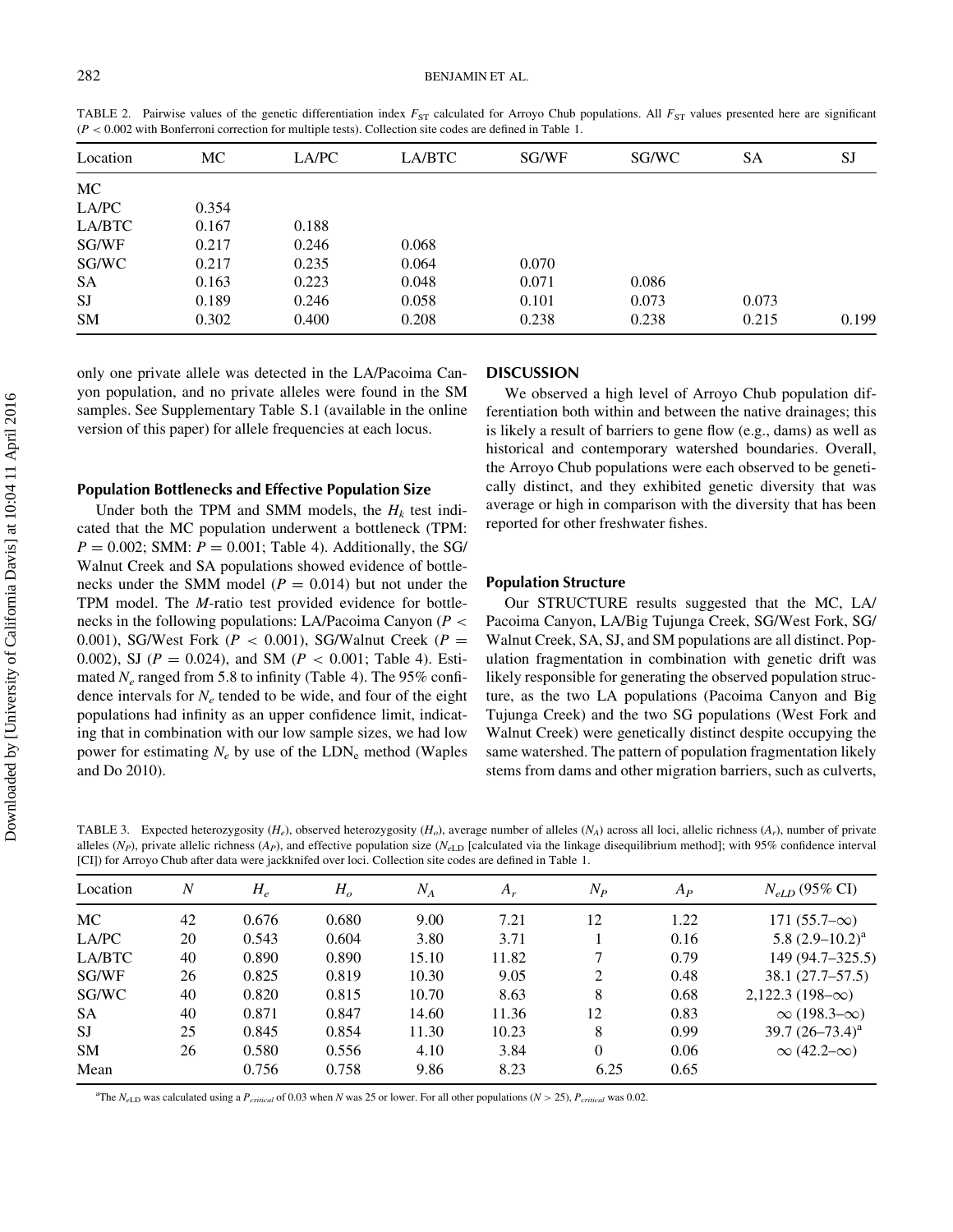| Location  | M     | P-value    | $H_k$ model significance                 |
|-----------|-------|------------|------------------------------------------|
| MC.       | 0.790 | 0.558      | TPM ( $P = 0.002$ ); SMM ( $P = 0.001$ ) |
| LA/PC     | 0.498 | ${<}0.001$ | <b>NS</b>                                |
| LA/BTC    | 0.752 | 0.274      | <b>NS</b>                                |
| SG/WF     | 0.521 | ${<}0.001$ | <b>NS</b>                                |
| SG/WC     | 0.618 | 0.002      | SMM $(P = 0.014)$                        |
| <b>SA</b> | 0.738 | 0.218      | SMM $(P = 0.014)$                        |
| <b>SJ</b> | 0.642 | 0.024      | <b>NS</b>                                |
| <b>SM</b> | 0.548 | ${<}0.001$ | <b>NS</b>                                |

TABLE 4. Results of the M-ratio test and the heterozygosity excess  $(H_k)$  test used to detect bottlenecks in Arroyo Chub populations (TPM = two-phase model;  $SMM =$  stepwise mutation model). Significant values are shown in bold ( $NS =$  not significant). Collection site codes are defined in Table 1.

drop structures, and dry reaches, which either eliminate or drastically reduce the potential for genetic exchange between Arroyo Chub populations. Specifically, within the LA drainage, the Pacoima Dam in Pacoima Canyon and the Hansen Dam in Big Tujunga Creek serve as historical and contemporary barriers isolating the two LA Arroyo Chub populations from each other as well as from the remainder of the drainage. Similarly, in SG, barriers such as the Santa Fe, Morris, and San Gabriel dams separate the West Fork and Walnut Creek populations and have likely prevented interbreeding and gene flow since the 1920s. Alternatively, introductions of Arroyo Chub from other watersheds may have contributed to the observed differentiation within the LA and SG systems, but analyses based on other genetic markers or comparisons with historical samples would be necessary to elucidate such relationships.

We only observed population fragmentation within the LA and SG drainages. This difference may be due to the limited number of individuals sampled from SA and SM, as genetic structure analysis was based on fish collected from only one site in each of those rivers. Because migration barriers similarly fragment SA and SM, genetic analysis of individuals from more distant sections of those drainages could reveal fragmentation levels that are comparable to those observed in the LA and SG populations. Unfortunately, drought conditions as well as the general decline of native Arroyo Chub populations prevented us from finding fish at a wide variety of sampling sites. In fact, no Arroyo Chub were found in the seventh native drainage—the San Luis Rey River. Thus, extirpation of the San Luis Rey River population may have already occurred.

Historical and contemporary watershed boundaries can largely explain the genetic differentiation between Arroyo Chub populations. Of the eight populations we analyzed, the MC, LA/Pacoima Canyon, and SM populations had the highest pairwise  $F_{ST}$  values, suggesting that they were the most genetically distinct from each other as well as distinct from the other populations. These three populations represent the edge groups: MC and LA/Pacoima Canyon are the northernmost locations in the native range, and SM is the southernmost location. Vandergast et al. (2007) provided a map suggesting that during the Quaternary Period, the lower reaches of LA, SG, and SA were once inundated, thus connecting the populations. Although portions of LA, SG, and SA are now highly fragmented, these rivers share a common mouth, and large flood events taking place as recently as the 20th century caused the rivers to spill their banks and intermix, likely facilitating the migration of Arroyo Chub among these more centrally located drainages (J. O'Brien, personal observation). Analysis with different genetic markers would be necessary to confirm these historical relationships; however, the past watershed boundaries in combination with the observed genetic differentiation indicate that Arroyo Chub population structure among MC, SM, and the central watersheds is more ancient, whereas substructure among populations in the central watersheds has emerged more recently.

#### Genetic Diversity

Arroyo Chub populations exhibited a moderate to high level of genetic diversity. The mean  $H_e$  for Arroyo Chub (0.756) exceeded the mean heterozygosity reported for most freshwater fishes (0.54; DeWoody and Avise 2000). The Arroyo Chub populations with the lowest pairwise  $F_{ST}$  values (LA/Big Tujunga Creek, SA, SG/West Fork, SG/Walnut Creek, and SJ) also demonstrated the highest genetic diversity. The low pairwise  $F_{ST}$  values suggested that these five centrally located populations have experienced greater and/or more recent gene flow than populations at the distributional edge, thus enabling better preservation of genetic diversity and reducing genetic differentiation (Allendorf 1983; Epps et al. 2005). Because larger populations maintain genetic diversity better than small populations, river size and population size may also explain the observed differences in genetic diversity between Arroyo Chub populations. The largest river in the Arroyo Chub's native range is SA, followed by SG and LA. The larger sizes of these rivers may partially explain the higher genetic diversity observed among these Arroyo Chub populations, although it is difficult to quantify the proportion of suitable habitat and the degree of fragmentation occurring in each drainage. Furthermore, while there is very little comprehensive survey data on Arroyo Chub, the LA/Big Tujunga Creek and SA populations are known to have been relatively large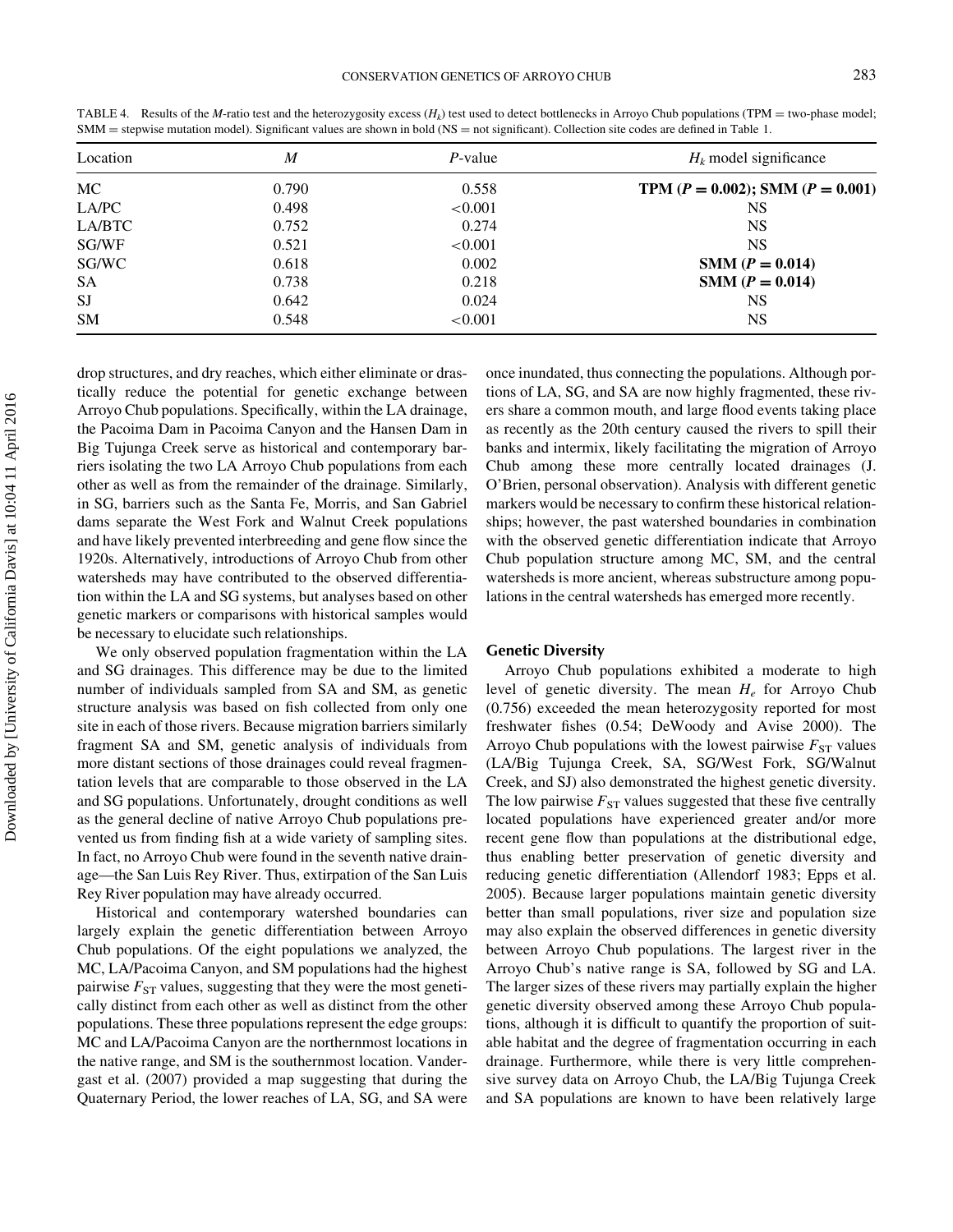historically, and LA/Big Tujunga Creek appears to contain the largest and most robust population at present (J. O'Brien, personal observation). Although the SJ population is smaller now, it was also large historically (J. O'Brien, personal observation). Thus, the most genetically diverse populations of Arroyo Chub are also the largest, allowing them to maintain more diversity over time (Frankham 1996). These five populations (LA/Big Tujunga Creek, SA, SG/West Fork, SG/Walnut Creek, and SJ) all had  $H_e$  and  $H_o$  values above 0.80, which is greater than the heterozygosity observed in a sympatric species, the Santa Ana Speckled Dace Rhinichthys osculus subsp.  $(H_e = 0.65;$  Nerkowski 2015). Like the Arroyo Chub, the Santa Ana Speckled Dace has drastically declined in abundance due to anthropogenic destruction of habitat and the effects of invasive species. The CDFW classifies the Santa Ana Speckled Dace as a species of critical concern; populations still remain in the SA and SG watersheds, whereas the LA population was extirpated (Moyle et al. 1995, 2015).

The LA/Pacoima Canyon and SM populations of Arroyo Chub exhibited the lowest genetic diversity observed among the sampled populations. The significant M-ratio tests indicated that historical bottlenecks were more severe in the LA/ Pacoima Canyon and SM populations, which may account for their reduced genetic diversity and low  $N_e$  values. A population with a low  $N_e$  is subject to increased levels of genetic drift, which reduces genetic diversity; populations with low genetic diversity may experience a loss of evolutionary potential (Reed and Frankham 2003). In particular, the LA/Pacoima Canyon population had the lowest  $N_e$  (5.8 fish) observed among the study populations, suggesting that it is highly susceptible to a continued loss of genetic diversity through genetic drift. Although the LD method lacked the necessary power to determine the  $N_e$  for SM, the lower 95% confidence limit (42.4 fish) was still far below the  $N_e$  thresholds (500 individuals: Franklin 1980; 5,000 individuals: Lande 1995) recommended for population maintenance.

The reduced genetic diversity, population bottlenecks, and low  $N_e$  values in Arroyo Chub populations are most likely attributable to habitat loss. Arroyo Chub once occupied a 32.2– 48.3-km (20–30-mi) range in LA/Pacoima Canyon; however, CDFW biologists only found the fish in a 0.402-km (0.25-mi) section of wetted habitat within the canyon. Similarly, during sampling conducted in SM from the ocean to Temecula Creek, CDFW biologists only found Arroyo Chub in a small pool within Temecula Creek. In both LA/Pacoima Canyon and SM, Arroyo Chub were congregated together in one section of wetted habitat, suggesting that habitat degradation, habitat fragmentation, and drought are responsible for the reduced number and decreased genetic diversity of fish in these populations.

#### Conservation Implications

Due to the high level of genetic distinctiveness of Arroyo Chub from the different drainages, we recommend that conservation efforts recognize the following eight populations as separate management units: MC, LA/Pacoima Canyon, LA/ Big Tujunga Creek, SG/West Fork, SG/Walnut Creek, SA, SJ, and SM. Due to their isolation and low census sizes, all of the remaining native populations of Arroyo Chub are vulnerable to extirpation through the combined effects of genetic diversity loss and stochastic events.

Despite the threats associated with habitat loss and invasive species, most of the Arroyo Chub populations were found to possess reasonably high levels of genetic diversity. In terms of prioritizing populations for conservation efforts, the LA/Big Tujunga Creek and SA populations are important reservoirs of genetic diversity due to their high heterozygosity, high  $A_r$ , and larger habitat size. The SG/West Fork, SG/Walnut Creek, and SJ populations also exhibited relatively high levels of genetic diversity, and they should be preserved to maintain the species' adaptive potential. The upper SG is one of the last mostly protected basins that contain Arroyo Chub, potentially making it the best location for management efforts, such as habitat preservation or restoration (O'Brien 2011).

In contrast, the LA/Pacoima Canyon and SM populations of Arroyo Chub are at the greatest risk of continued genetic diversity losses. Because the Arroyo Chub in LA/Pacoima Canyon have the lowest  $N_e$  and are isolated from the remainder of the LA drainage, they face a greater risk of inbreeding depression and the random accumulation of deleterious alleles (e.g., Gilpin and Soulé 1986; Caughley 1994; Frankham et al. 2010). In these cases, it is necessary to weigh the risks of continued genetic isolation against the potential costs of admixture among management units (Moritz 1999). Translocation of individuals could beneficially increase gene flow and might increase fitness, but it could alternatively result in outbreeding depression and a loss of adaptive diversity. However, the probability of outbreeding depression is lower for situations in which populations are located in similar environments and have experienced genetic exchange within the past 500 years (Frankham et al. 2011). Arroyo Chub are physiologically adapted to a wide range of habitats and temperature fluctuations, have proliferated when introduced outside their native range, and have experienced genetic differentiation exacerbated by drift and bottlenecks; these characteristics suggest that the need for genetic rescue currently exceeds the risk of outbreeding depression (Moyle et al. 2015). Consequently, translocations should be considered as a method of supplementing genetic diversity if the LA/Pacoima Canyon and SM populations continue to decline. If managers decide to supplement these at-risk populations, we recommend the translocation of Arroyo Chub from areas that have the highest withinpopulation genetic diversity and the greatest genetic similarity to the receiving population. Due to genetic similarity, the LA/ Big Tujunga Creek population would be the best source for translocations to LA/Pacoima Canyon. The SM population, while highly genetically distinct, is least differentiated from the SJ population. The SJ population also exhibits high genetic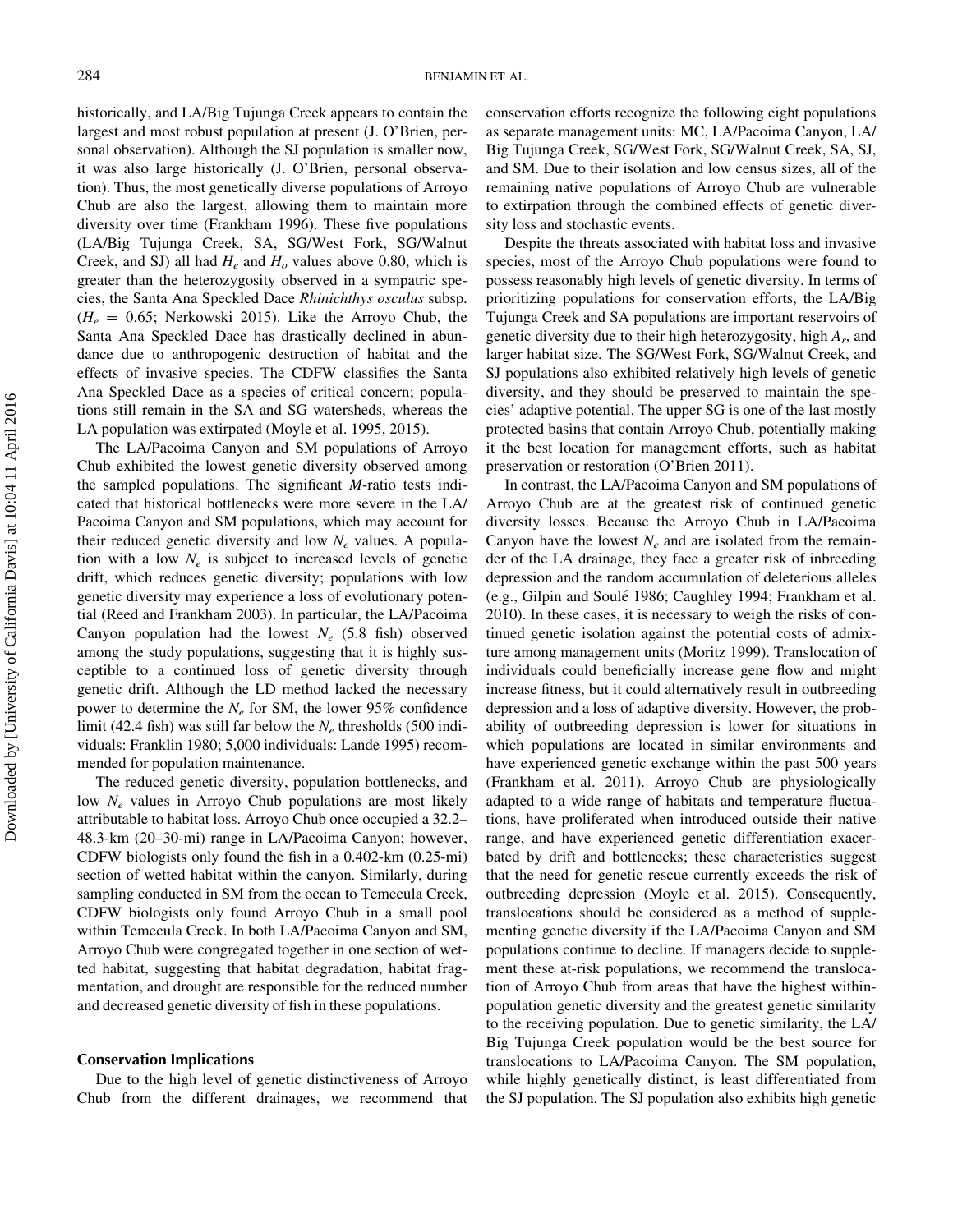diversity; therefore, it is the optimal source population for translocations to SM. However, translocations are unlikely to be successful unless conservation managers address the greatest threats facing the Arroyo Chub—habitat degradation and loss, fragmentation of populations, and the presence of invasive species. Although some streams may be permanently eradicated due to urbanization, efforts to either restore habitat or maintain the existing habitat will be essential in securing genetic stability for the Arroyo Chub.

#### ACKNOWLEDGMENTS

We thank Andrea Schreier, Scott Brandl, Alisha Goodbla, Amanda Coen, Melinda Baerwald, Mariah Meek, and two anonymous reviewers for their helpful comments. We also thank Hans Hansen, Mike Stephens, Nicholas Stephens, Kerwin Russell, Tim Hovey, Jennifer O'Brien, Russell Barabe, Camm Swift, Pete DeSimone, and Scott Gibson for field assistance and for providing historical species information. This project was funded by a State Wildlife Grant from the U.S. Fish and Wildlife Service (Federal Award F12AF00869).

#### **REFERENCES**

- Allendorf, F. W. 1983. Isolation, gene flow, and genetic differentiation among populations. Genetics and Conservation 18:51–65.
- Baerwald, M. R., and B. May. 2004. Characterization of microsatellite loci for five members of the minnow family Cyprinidae found in the Sacramento– San Joaquin Delta and its tributaries. Molecular Ecology Notes 4:385–390.
- Belkhir, K., P. Borsa, L. Chikhi, N. Raufaste, and F. Bonhomme. 2003. GENETIX version 4.04, logiciel sous Windows pour la genetique des populations. [GENETIX version 4.04, Windows TM software for population genetics.] Universite de Montpellier II, Montpellier, France.
- Bessert, M. L., and G. Orti. 2008. Genetic effects of habitat fragmentation on Blue Sucker populations in the upper Missouri River (Cycleptus elongatus Lesueur, 1918). Conservation Genetics 9:821–832.
- Caughley, G. 1994. Directions in conservation biology. Journal of Animal Ecology 63:215–244.
- Cornuet, J. M., and G. Luikart. 1996. Description and power analysis of two tests for detecting recent population bottlenecks from allele frequency data. Genetics 144:2001–2014.
- DeWoody, J. A., and J. C. Avise. 2000. Microsatellite variation in marine, freshwater and anadromous fishes compared with other animals. Journal of Fish Biology 56:461–473.
- Di Rienzo, A., A. Peterson, J. Garza, A. Valdes, M. Slatkin, and N. Freimer. 1994. Mutational processes of simple-sequence repeat loci in human populations. Proceedings of the National Academy of Sciences of the USA 91:3166–3170.
- Do, C., R. S. Waples, D. Peel, G. M. Macbeth, B. J. Tillett, and J. R. Ovendon. 2014. NeEstimator v2: re-implementation of software for the estimation of contemporary effective size  $(N_e)$  from genetic data. Molecular Ecology Resources 14:209–214.
- Earl, D. A., and B. M. Von Holdt. 2012. STRUCTURE HARVESTER: a website and program for visualizing STRUCTURE output and implementing the Evanno method. Conservation Genetics Resources 4:359–361.
- Eigenmann, C. H., and R. S. Eigenmann. 1890. Additions to the fauna of San Diego. Processions of the California Academy of Sciences 3(1890– 1892):1–24.
- Emel, S. L., and A. Storfer. 2015. Landscape genetic and genetic structure of the southern torrent salamander, Rhyacotriton variegatus. Conservation Genetics 16:209–221.
- Epps, C. W., P. J. Palsboll, J. D. Wehausen, G. K. Roderick, R. R. Ramey II, and D. R. McCullough. 2005. Highways block gene flow and cause a rapid decline in genetic diversity of desert bighorn sheep. Ecology Letters 8:1029–1038.
- Evanno, G., S. Regnaut, and J. Goudet. 2005. Detecting the number of clusters of individuals using the software STRUCTURE: a simulation study. Molecular Ecology 14:2611–2620.
- Fahrig, L. 2003. Effects of habitat fragmentation on biodiversity. Annual Review of Ecology, Evolution, and Systematics 34:487–515.
- Frankham, R. D. 1996. Relationship of genetic variation to population size in wildlife. Conservation Biology 10:1500–1508.
- Frankham, R., J. D. Ballou, and D. A. Briscoe. 2010. Introduction to conservation genetics. Cambridge University Press, Cambridge, UK.
- Frankham, R., J. D. Ballou, M. D. B. Eldridge, R. C. Lacy, K. Ralls, M. R. Dudash, and C. B. Fenster. 2011. Predicting the probability of outbreeding depression. Conservation Biology 25:465–475.
- Franklin, I. R. 1980. Evolutionary change in small populations. Pages 135–149 in M. E. Soulé and B. A. Wilcox, editors. Conservation biology: an evolutionary–ecological perspective. Sinauer, Sunderland, Massachusetts.
- Garza, J. C., and E. G. Williamson. 2001. Detection of reduction in population size using data from microsatellite loci. Molecular Ecology 10:305–318.
- Gilpin, M. E., and M. E. Soulé. 1986. Minimum viable populations: processes of species extinction. Pages 19-34 in M. E. Soulé, editor. Conservation biology: the science of scarcity and diversity. Sinauer, Sunderland, Massachusetts.
- Goudet, J. 1995. FSTAT (version 1.2): a computer program to calculate  $F$ -statistics. Journal of Heredity 86:485–486.
- Greenfield, D. W., and G. D. Deckert. 1973. Introgressive hybridization between Gila orcutti and Hesperoleucus symmetricus (Pisces: Cyprinidae) in the Cuyama River basin, California II: ecological aspects. Copeia 1973:417–427.
- Hedrick, P. W., and P. S. Miller. 1992. Conservation genetics: techniques and fundamentals. Ecological Applications 2:30–46.
- Hubbs, C. L., and R. R. Miller. 1943. Mass hybridization between two genera of cyprinid fishes in the Mojave Desert, California. Papers of the Michigan Academy of Science Arts and Letters 28:342–378.
- Jakobsson, M., and N. A. Rosenberg. 2007. CLUMPP: a cluster matching and permutation program for dealing with label switching and multimodality in analysis of population structure. Bioinformatics 23:1801–1806.
- Kalinowski, S. T. 2004. Counting alleles with rarefaction: private alleles and hierarchical sampling designs. Conservation Genetics 5:539–543.
- Kalinowski, S. T. 2005. HP-Rare: a computer program for performing rarefaction on measures of allelic diversity. Molecular Ecology Notes 5:187–189.
- Kobayashi, S., S. Abe, and R. Matsuki. 2013. Genetic structure of a Japanese brown frog (Rana japonica) population implies severe restriction of gene flow caused by recent urbanization in a satoyama landscape. Mitochondrial DNA 24:697–704.
- Lande, R. 1995. Mutation and conservation. Conservation Biology 9:782–291.
- Liermann, C. R., C. Nilsson, J. Robertson, and R. Y. Ng. 2012. Implications of dam obstruction for global freshwater fish diversity. Bioscience 62:539–548.
- Mahardja, B., B. May, and M. Baerwald. 2012. Characterization of 36 additional microsatellite loci in Splittail (Pogonichthys macrolepidotus) and cross-amplification in five other native Californian cyprinid species. Conservation Genetics Resources 4:917–921.
- Meredith, E., and B. May. 2002. Microsatellite loci in the Lahontan Tui Chub, Gila bicolor obesa, and their utilization in other chub species. Molecular Ecology Notes 2:156–158.
- Moritz, C. 1994. Defining "evolutionarily significant units" for conservation. Trends in Ecology and Evolution 9:373–375.
- Moritz, C. 1999. Conservation units and translocations: strategies for conserving evolutionary processes. Hereditas 130:217–228.